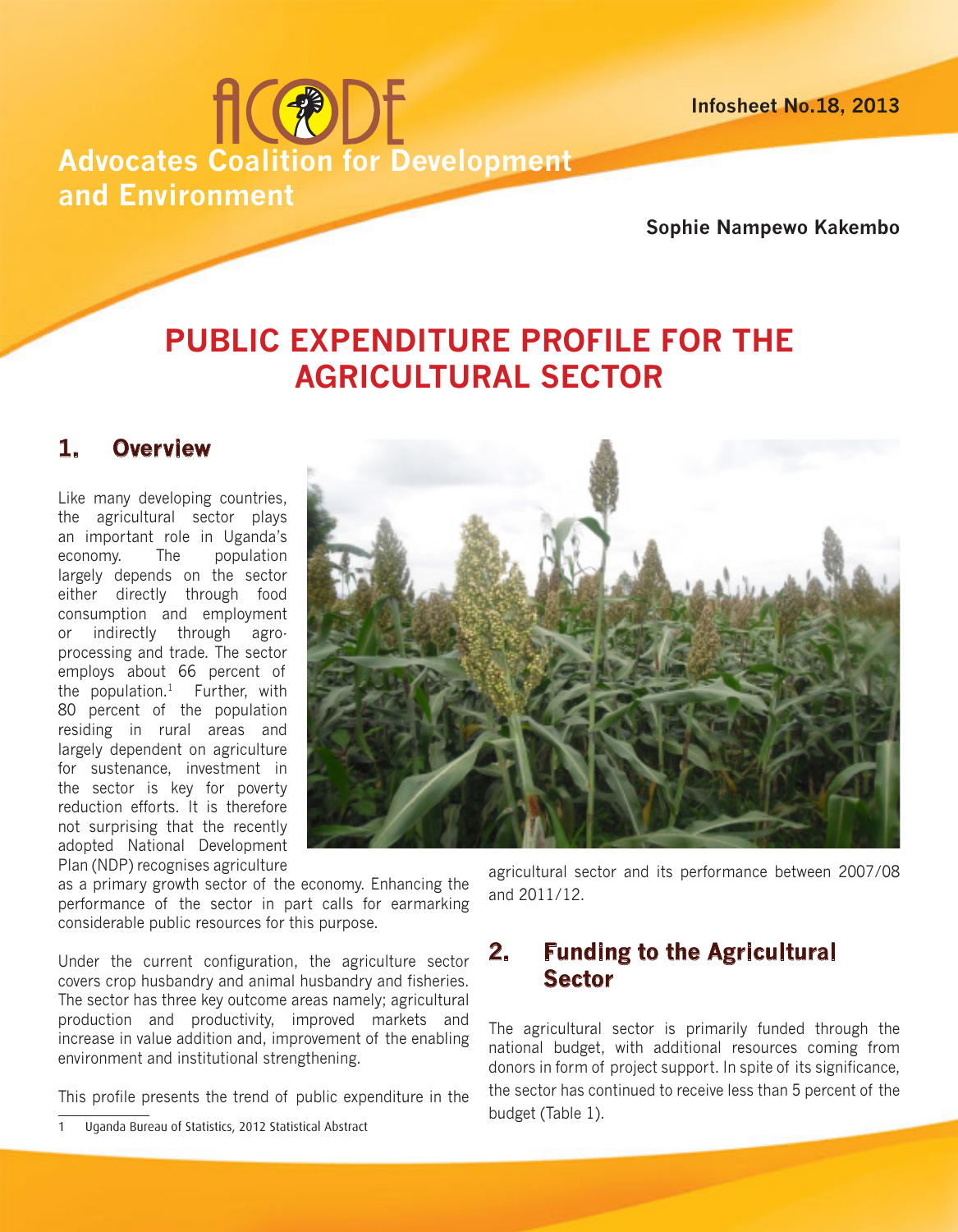The country is therefore still lagging behind with regard to the implementation of the Maputo Declaration (2003) which calls for states to raise the share of funds allocated to the agricultural sector to at least 10 percent. During the Asian revolution, governments spent more than 15% of their budgets on the sector to increase and sustain growth. Government spending is therefore undoubtedly one of the most direct and effective tools for agricultural growth.

| <b>Sector</b>                            | 2007/08  |         | 2008/09  |         | 2009/10  |         | 2010/11  |         | 2011/12  |         |
|------------------------------------------|----------|---------|----------|---------|----------|---------|----------|---------|----------|---------|
|                                          | Approved | Outturn | Approved | Outturn | Approved | Outturn | Approved | Outturn | Approved | Outturn |
| Security                                 | 9.32     | 12.07   | 8.15     | 12.71   | 6.92     | 10.94   | 8.80     | 27.68   | 9.28     | 13.40   |
| Works and Transport                      | 13.16    | 7.62    | 18.50    | 13.46   | 17.24    | 11.65   | 14.07    | 9.01    | 9.15     | 11.30   |
| Agriculture                              | 4.26     | 3.16    | 3.70     | 3.67    | 4.41     | 4.52    | 4.96     | 3.81    | 4.81     | 3.67    |
| Education                                | 16.13    | 19.44   | 15.35    | 16.91   | 15.33    | 17.63   | 16.85    | 14.83   | 15.71    | 16.47   |
| <b>Health</b>                            | 9.01     | 7.20    | 10.42    | 7.94    | 10.47    | 8.15    | 8.95     | 7.59    | 8.58     | 7.89    |
| Water and Environment                    | 3.29     | 2.35    | 2.56     | 2.06    | 2.45     | 2.28    | 3.39     | 1.66    | 3.02     | 1.80    |
| Justice/Law And Order                    | 4.87     | 6.56    | 4.73     | 6.00    | 5.11     | 8.62    | 7.22     | 8.41    | 5.89     | 8.13    |
| Accountability                           | 7.07     | 5.99    | 7.12     | 6.64    | 6.57     | 6.58    | 6.67     | 4.49    | 6.02     | 5.13    |
| Energy and Mineral Development           | 9.45     | 5.82    | 7.84     | 5.19    | 9.92     | 7.69    | 5.27     | 2.94    | 14.62    | 13.54   |
| Tourism, Trade and Industry              | 0.88     | 0.54    | 0.29     | 0.52    | 0.68     | 0.92    | 0.67     | 0.47    | 0.59     | 0.63    |
| Lands Housing and Urban Development      | 0.23     | 0.28    | 0.13     | 0.15    | 0.29     | 0.38    | 0.32     | 0.19    | 0.36     | 0.34    |
| Social Development                       | 0.51     | 0.55    | 0.17     | 0.47    | 0.46     | 0.54    | 0.43     | 0.33    | 0.77     | 0.46    |
| Information and Communication Technology | 0.14     | 0.16    | 0.10     | 0.13    | 0.14     | 0.13    | 0.16     | 0.19    | 0.13     | 0.17    |
| <b>Public Sector Management</b>          | 10.22    | 10.03   | 4.15     | 8.90    | 10.01    | 12.05   | 11.31    | 9.51    | 10.92    | 8.98    |
| Public Administration                    | 3.67     | 7.42    | 0.63     | 4.01    | 3.09     | 6.76    | 4.08     | 6.73    | 2.56     | 4.58    |
| Legislature                              | 1.66     | 2.28    | 0.27     | 2.64    | 1.73     | 2.33    | 2.21     | 2.14    | 1.90     | 3.47    |

**Table 1: Sectoral revenue allocations and outturns for FY 2007/08 – 2011/12 (Billions UGX)**

**Source:** Compilations from Annual Budget Performance Reports 2007/08 – 2011/12

#### 2.1. Allocations within the Agricultural sector

Within the sector, the largest share of the budget is spent on activities at the Local Government level (Figure 1). The share increased from 55 percent in 2007/08 to 59 percent in 2009/10 and 53 percent in 2009/10 to 53 percent in 2011/12. This is not surprising, given that, the implementation of the National Agricultural Advisory Services (NAADS) program, which is a major budget item, is through local governments. However it should be noted that most of this funding is largely conditional. This top-down approach constrains Local Governments from setting and implementing agricultural development priorities. Administration costs, both at the center - ministry level (MAAIF) and the NAADS secretariat - have also been substantially increasing, especially in 2011/12.





**Source:** Compilations from Budget Performance Reports, 2007/08 – 2011/12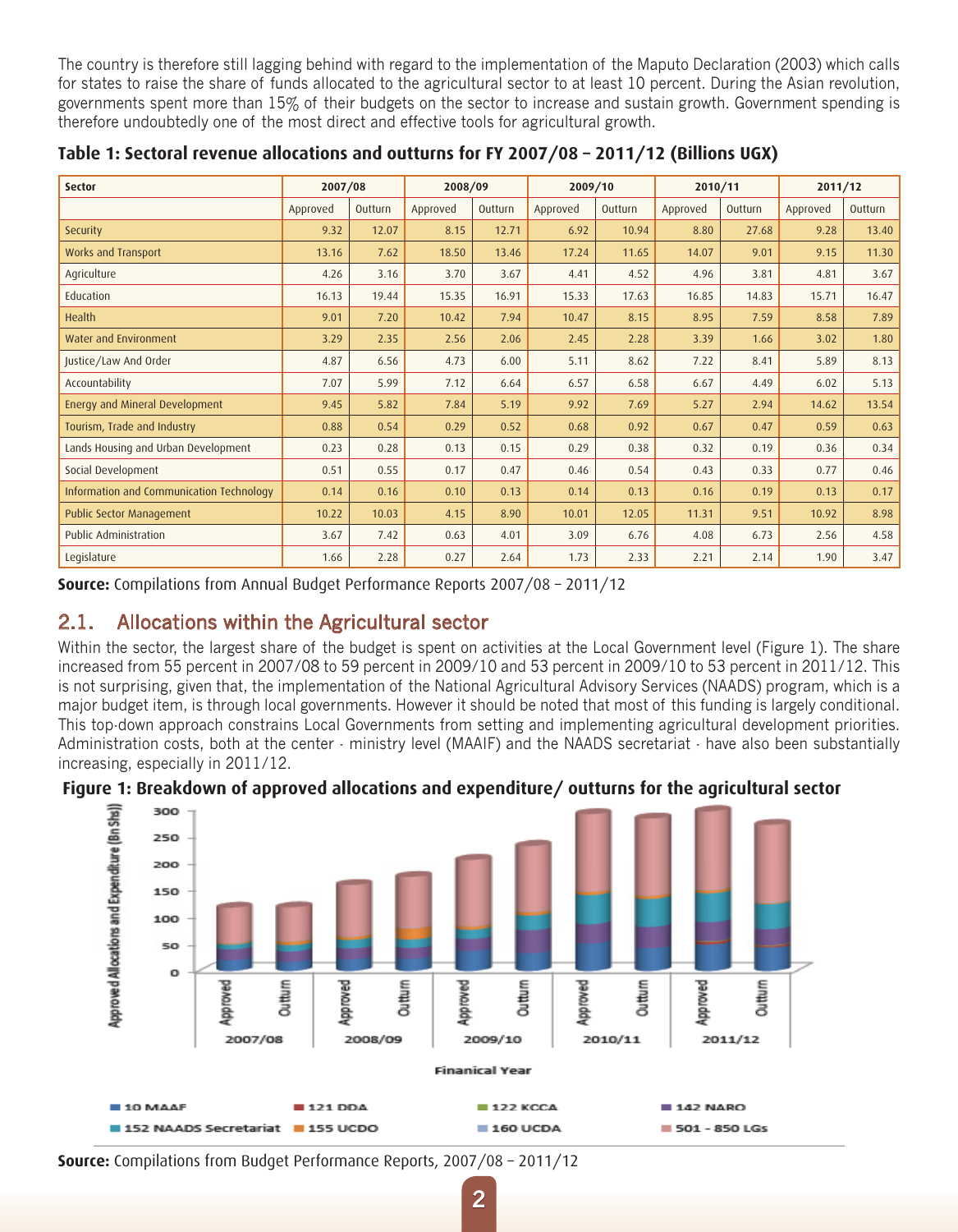### 2.2. Recurrent and development expenditure

Recurrent expenditure is defined as those expenses that are incurred every financial year: for instance, expenditure on wages, consumables, utilities etc. Under the budget, they are categorized into wage and non-wage. Within recurrent expenditure, the share of wages and salaries grew from 20 percent during the 2007/08 financial year to 39 percent in 2011/12. Nonwage expenditure, which includes expenses incurred on the purchase of goods and services such as maintenance, travel and transport, supplies, utility and property, has continued to expand consistently above 50 percent during this period (figure 2). Overall, development expenditure takes up the biggest percentage of the allocations in the sector (Figure 2). The difference between development and recurrent expenditure grew from 36 percent in 2007/08 to about 50 percent in 2011/12.





**Source:** Compilations from Annual Budget Performance Reports, 2007/08 – 2011/12

A large proportion of development expenditure has continuously been earmarked for programs at the Local Government level (Figure 3). Although Local Governments have limited powers to influence the resource envelop, this expenditure trend indicates government effort to support agriculture development in rural areas.

**Figure 3: Breakdown of Recurrent and Development Expenditure for the Agricultural sector** 



**Source:** Compilations from Annual Budget Performance Reports, 2007/08 – 2011/12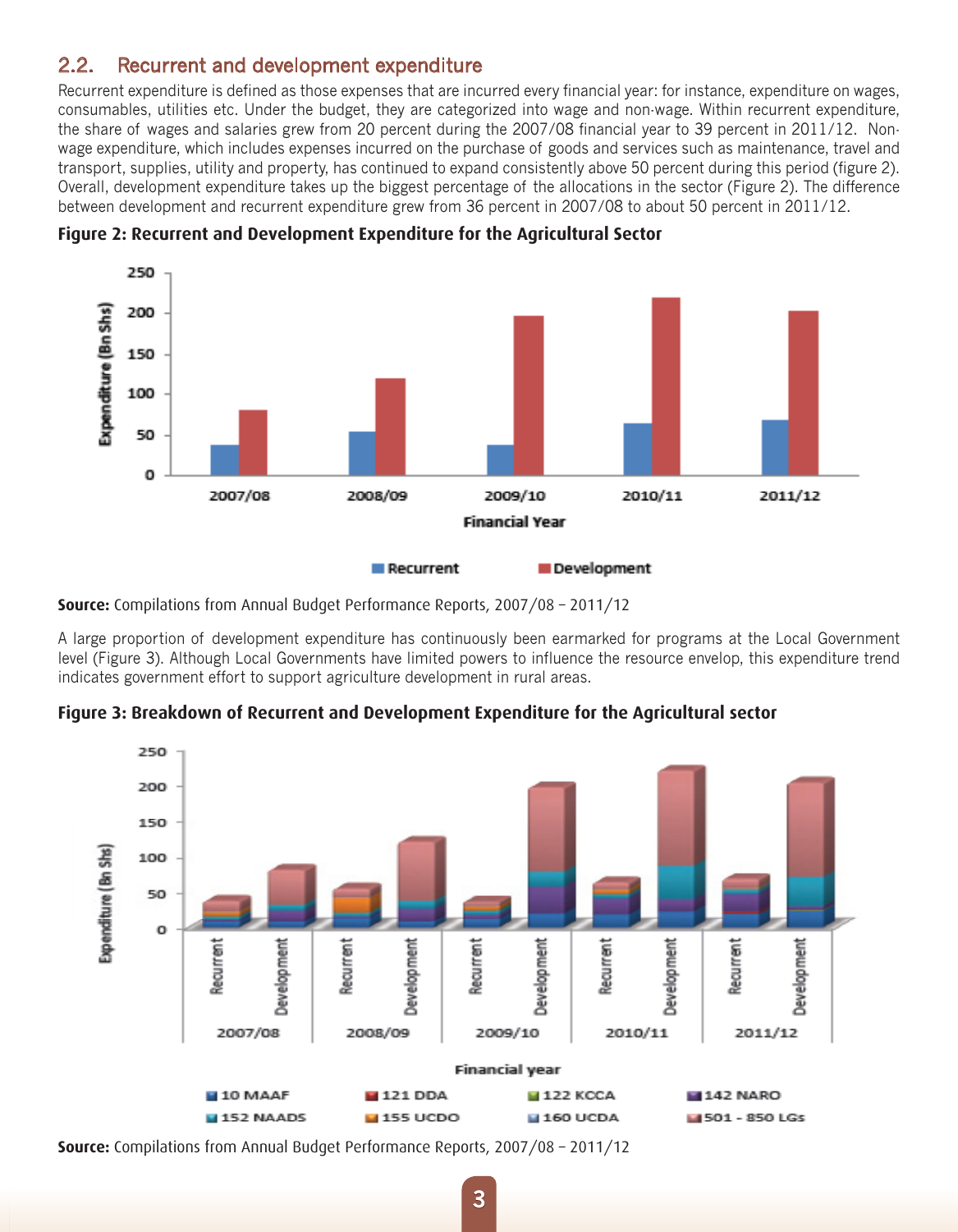Most of the development expenditure to the Ministry of Agriculture (MAAF) in 2011/12 was dedicated to relocation and temporary settlement of the Ministry Headquarters from Entebbe to Kampala, as well as fast–tracking of the proposed construction of permanent headquarters in Kampala.2

## **3. Performance of the Sector**

#### 3.1. Contribution to the national economy

The sector has made substantial contribution to the overall national economy. It is the largest source of employment, sustaining about 66 percent of the working population.<sup>3</sup> However, the employment trends have been declining over time, from 70 percent in 2009/10 to 66 percent today.<sup>4</sup> It is also worth noting that, the largest proportion employed in the sector is engaged in subsistence production, which poses a challenge to the national effort to substantially reduce rural poverty.

Unlike in the 1990s when the sector performed remarkably, with regard to contribution to GDP growth, its performance in the 2000s has been low. During the period of study, the sector has lagged behind the services and industry (table 2). The GDP contribution has shown an unsteady trend where the contribution of the agricultural sector has been changing from 21.4 percent in 2007/08 to 23.1 percent in 2008/09, 22.7 percent in 2010/11 and 23.7 percent in 2011/12.

**Table 2: Percentage share of GDP by Economic Activity**

| <b>Sector</b>                        | 2007/08 | 2008/09 | 2009/10 | 2010/11 | 2011/12 |
|--------------------------------------|---------|---------|---------|---------|---------|
| Agriculture, forestry<br>and fishing | 21.4    | 23.1    | 23.6    | 22.7    | 23.7    |
| Industry                             | 25.8    | 24.7    | 24.9    | 25.3    | 26.3    |
| <b>Services</b>                      | 46.9    | 46.4    | 45.5    | 46.2    | 45.1    |
| Adjustments                          | 6       | 5.7     | 6       | 5.8     | 4.9     |

**Source:** UBOS, Statistical Abstract, 2012

#### 3.2. GDP growth rate and agriculture

The contribution of the agriculture sector to GDP growth has been mixed. In the late 1990s and early 2000s, agricultural GDP registered an average growth rate of 5.4 percent, but deteriorated markedly thereafter. During the period of study, it grew at less than 3 percent, much lower than services (7.64%) and industry (6.02%).

#### 3.3. Exports and export earnings

During this period, agricultural products formed a big

- 2 Ministry of Finance, Planning and Economic Development, 2012, Annual Budget Performance Report FY 2011/12
- 3 Uganda Bureau of Statistics, 2012, Statistical Abstract, 2012
- 4 Uganda Bureau of Statistics, Statistical Abstract, 2009 and 2012

percentage of Uganda's exports. Coffee has been the main traditional agricultural export fetching over 60 percent of the foreign exchange (Table 3). This is followed by tea and tobacco. Cotton production has been reducing over the years, in part as a result of the collapse in world cotton prices in the early 1980s, the civil war in northern Uganda, a traditional cottongrowing region,<sup>5</sup> low quality of cotton, lack of domestic textile industries, and low use of purchased inputs due to lack of rural credit as some of the key constraints.<sup>6</sup>

| <b>Financial year</b> | 2007    | 2008    | 2009    | 2010    | $2011*$ |
|-----------------------|---------|---------|---------|---------|---------|
| Coffee                | 265,853 | 403,179 | 280,209 | 283,891 | 466,659 |
| Cotton                | 19,568  | 13,160  | 22,718  | 19,919  | 86,011  |
| Tea                   | 47,629  | 47,222  | 59,761  | 68,263  | 72,126  |
| Tobacco               | 67,203  | 69,094  | 62,426  | 68,662  | 53,981  |
| Total                 | 400,253 | 532,655 | 425,114 | 440,735 | 678,777 |

#### **Table 3: Traditional Export Earnings ('000 US \$) for 2007 - 2011**

#### **Source:** Statistical Abstract, 2012

\*Figures for 2011 are provisional

Non-traditional exports have also contributed significantly to the country's export earnings with agricultural products still contributing a large percentage (figure 5).7

#### 3.4. Food crops

Food crop production in the country has varied over the years with plantain bananas, cereals and root crops being the most produced at the expense of pulses and legumes as shown in table 4. The pattern of food crop production is largely determined by suitability of the soils for example banana production today is mainly from the western region, followed by the central region. Cereals, legumes and root crops are mainly from the eastern region of Uganda.<sup>8</sup>

There has been a fairly constant trend of fish extraction, around 360,000 tonnes between 2007 and 2009. The volume

- 5 Francis Kagolo, (2012) Cotton Industry Recovers, Production Doubles. The New vision, accessed on 9th/4/2013 available at http://www. newvision.co.ug/news/636918-cotton-industry-recovers-productiondoubles.html
- 6 John Baffes, Comparative Analysis of Organization and Performance of African Cotton Sectors: The Cotton Sector Of Uganda, World Bank Working Paper Series No. 123 March, 2009
- 7 For purposes of this analysis, non-traditional exports have been categorized into agricultural products, petroleum products, minerals, utilities and other products. Agricultural products include; fish and fish products, animal/vegetable fats and oils, sugar and sugar confectionery, beer, maize, cocoa beans, roses and cut flowers, rice, beans and other legumes, sesame seeds, cattle hides, vegetables, vanilla, live animals, soya beans, fruits, pepper, bananas and groundnuts
- 8 According to the total production of Major Crops by district in the UBOS Statistical Abstract 2012

**4**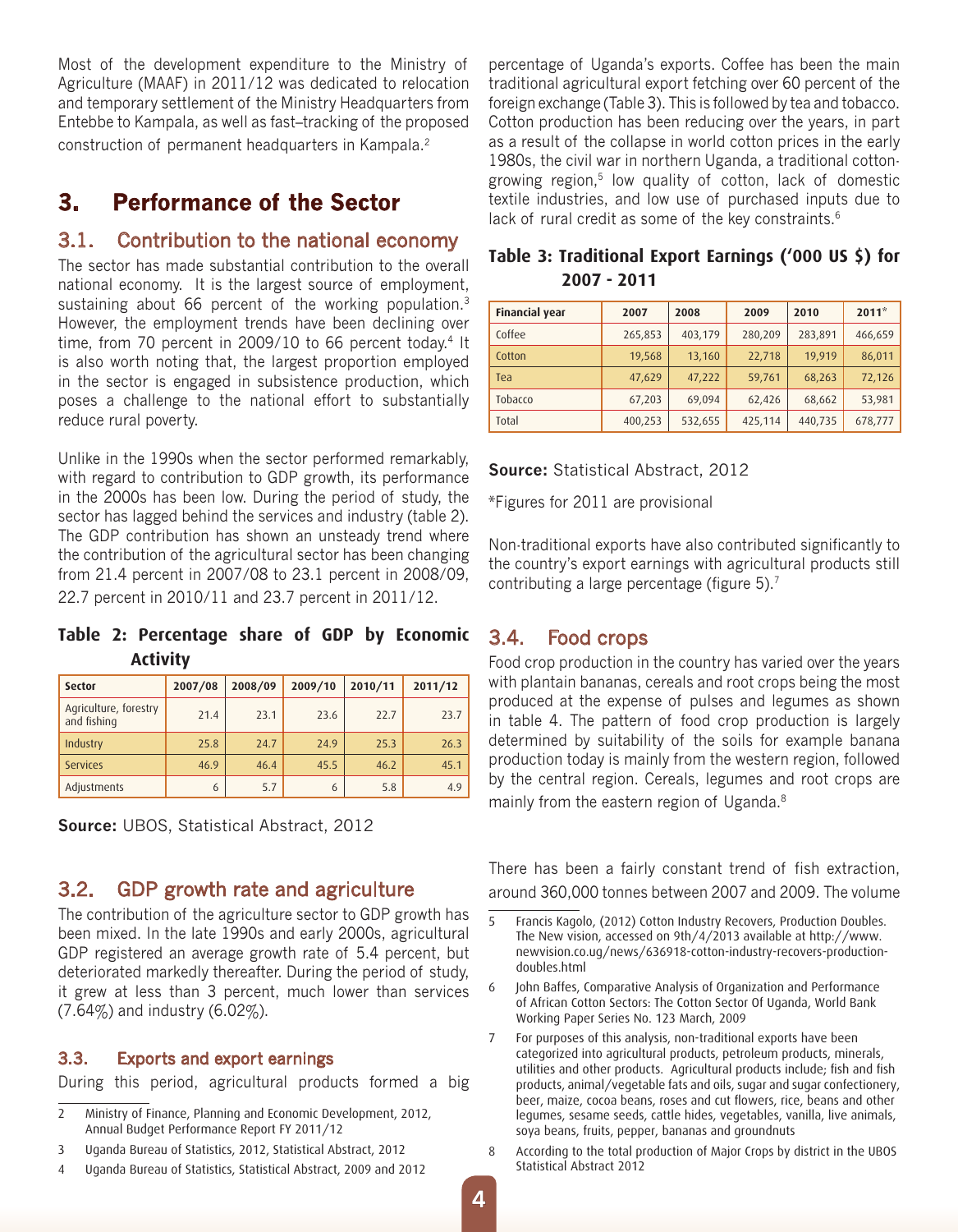



**Source:** Compilations from UBOS, Statistical Abstract, 2012

#### **Table 4: Food crop production in Uganda, 2008 – 2011 (Metric Tonnes)**

| <b>Type</b> | <b>Plantain bananas and cereals</b> |       |         |        | <b>Pulses and Legumes</b>                 |                                      |                                                                               |                              |                                                                      | Root crops                                           |                                             |                                                                                                                               |                                                            |
|-------------|-------------------------------------|-------|---------|--------|-------------------------------------------|--------------------------------------|-------------------------------------------------------------------------------|------------------------------|----------------------------------------------------------------------|------------------------------------------------------|---------------------------------------------|-------------------------------------------------------------------------------------------------------------------------------|------------------------------------------------------------|
| Crop        | Bananas                             | Maize | Sorghum | Millet | $\omega$<br>$\cup$<br>$\overline{\alpha}$ | $\sim$<br>c<br><b>GG</b><br>$\infty$ | $\overline{\phantom{m}}$<br>=<br>$\Rightarrow$<br>$\sim$<br>$\circ$<br>Ë<br>Ğ | E.<br>$\sim$<br>E.<br>$\sim$ | $\sim$<br>č<br>$\overline{\sigma}$<br>$\omega$<br>غ<br>pyo<br>$\sim$ | SC<br>$\omega$<br>$\Omega$<br>≷<br>$\circ$<br>$\cup$ | G<br>$\geq$<br>$\sigma$<br>$\sim$<br>æ<br>ت | $\sim$<br>ω<br>$\circ$<br>$\overline{\phantom{0}}$<br>$\omega$<br>능<br>$\omega$<br>$\geq$<br>$\overline{P}$<br>$\overline{S}$ | $^{0}$<br>$\sim$<br>Irish<br>$\sim$<br>Ü<br>$\overline{c}$ |
| 2008        | 4229                                | 2315  | 342     | 275    | 178                                       | 912                                  | 230                                                                           | 99                           | 22                                                                   | 9                                                    | 2876                                        | 1794                                                                                                                          | 147                                                        |
| 2009        | 4522                                | 2355  | 374     | 250    | 206                                       | 925                                  | 258                                                                           | 115                          | 27                                                                   | 11                                                   | 2952                                        | 1943                                                                                                                          | 162                                                        |
| 2010        | 4594                                | 2374  | 391     | 268    | 218                                       | 949                                  | 276                                                                           | 119                          | 27                                                                   | 12                                                   | 3017                                        | 1987                                                                                                                          | 167                                                        |
| 2011        | 4895                                | 2551  | 437     | 292    | 233                                       | 915                                  | 327                                                                           | 142                          | 32                                                                   | 12                                                   | 2712                                        | 1798                                                                                                                          | 180                                                        |

#### **Source:** UBOS, Statistical Abstract, 2012

#### 3.5. Livestock

Livestock production in Uganda is increasing steadily, with poultry ranking highest and most consumed, especially for the eggs. Cattle-rearing and goats are relatively high, with beef being consumed highly all over the country. Sheep and pigs production on the other hand is still low compared to the others (figure 6).



**Figure 5: Livestock production in Uganda, 2004 – 2010**

**Source:** UBOS, Statistical Abstract, 2011